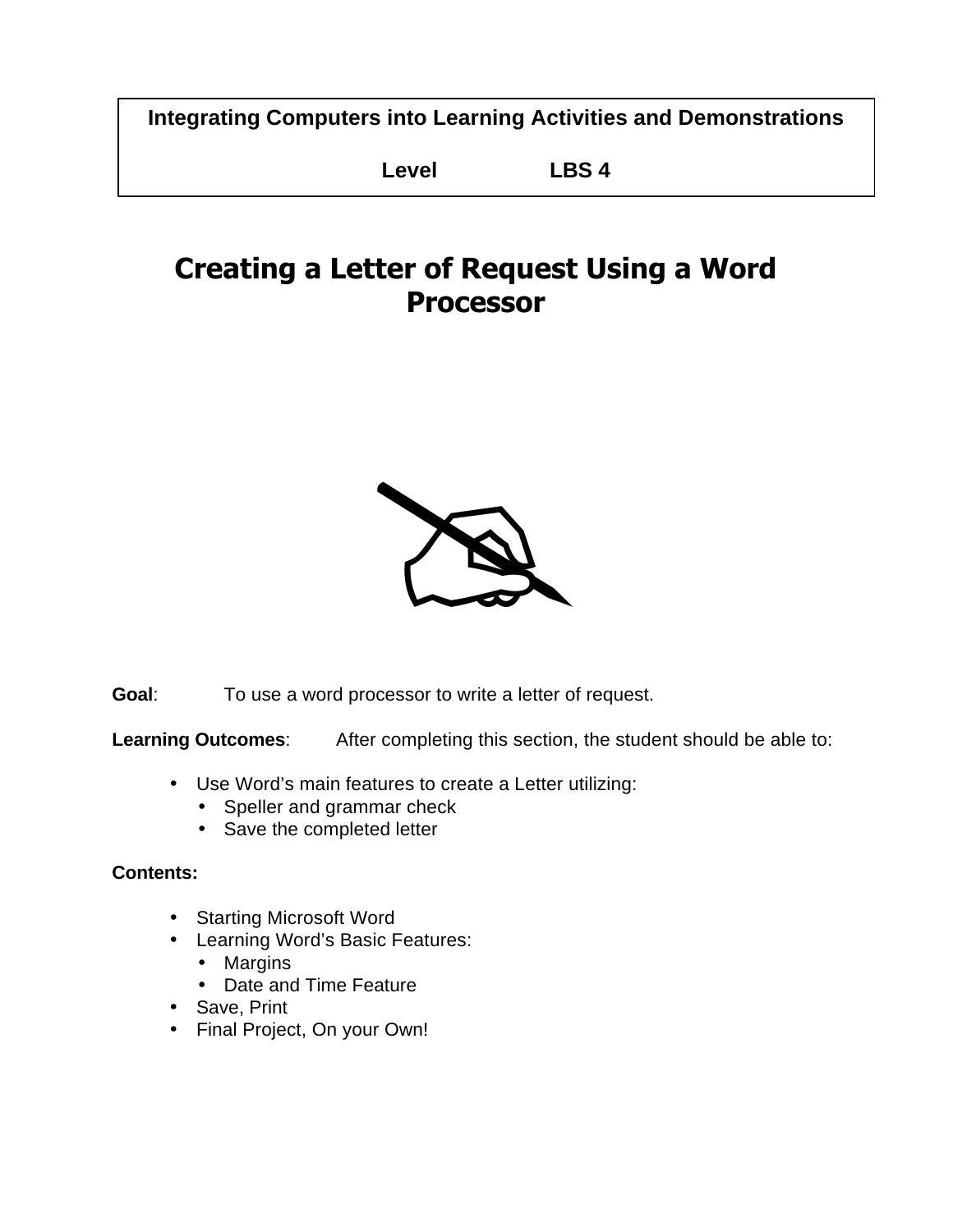*Microsoft Logos and all screens captured by permission of Microsoft*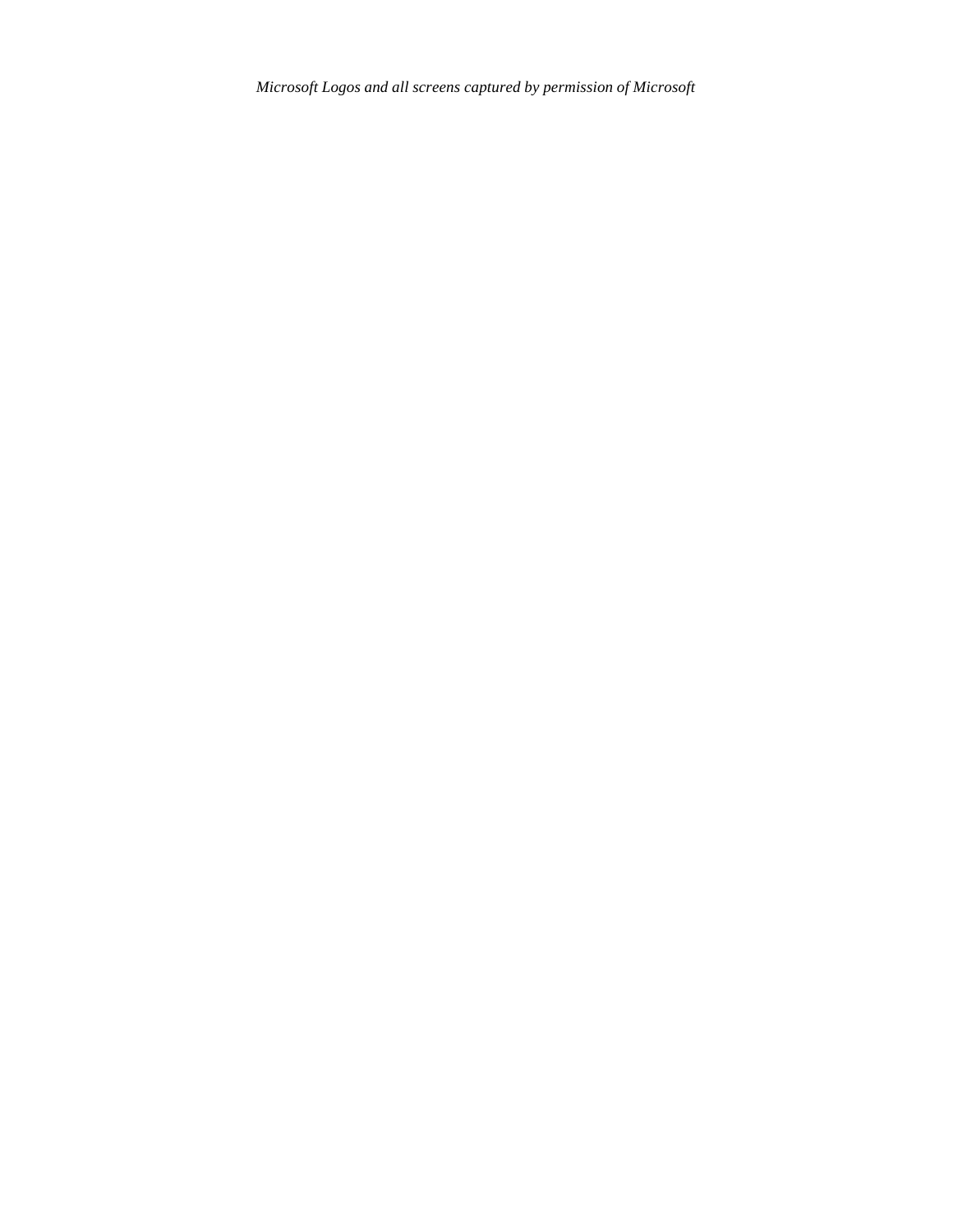### **Letters**

Writing letters has taken on a new identity in the computer age. We tend to use our computer to write our letters. This is an efficient and practical method of correspondence. For example if you need to write a letters to a variety of businesses, rather than typing or writing the information repeatedly, you could use the same letter. The basic information could be the same, but you could add or remove information to personalize it to the individual.

#### **A Letter of Request**

In Communications LBS 4, unit 3 you discussed the layout of a Business letter. We will take those components to create the letter in Word.

#### **Full Block Style.**

The Full Block style of letter includes:

• All lines begin at the left margin.

And

• A blank line is left between each paragraph

We will discuss some of Word's features as we go through the setup.

Time for you to try.

- To begin, we will open Word
- Click on Start
- Move your mouse up to Programs
- Move your mouse over to Microsoft Office
- Click on Word.

With Word open, we want to set up our screen to make sure it is the same.

- Click on View in the menus,
- Click on Normal

You are now ready to begin creating the letter.

#### **Letterhead:**

Many offices use paper with a Letterhead (logo with the company address) already printed on the paper. Other offices have the logo on computer and insert it right into the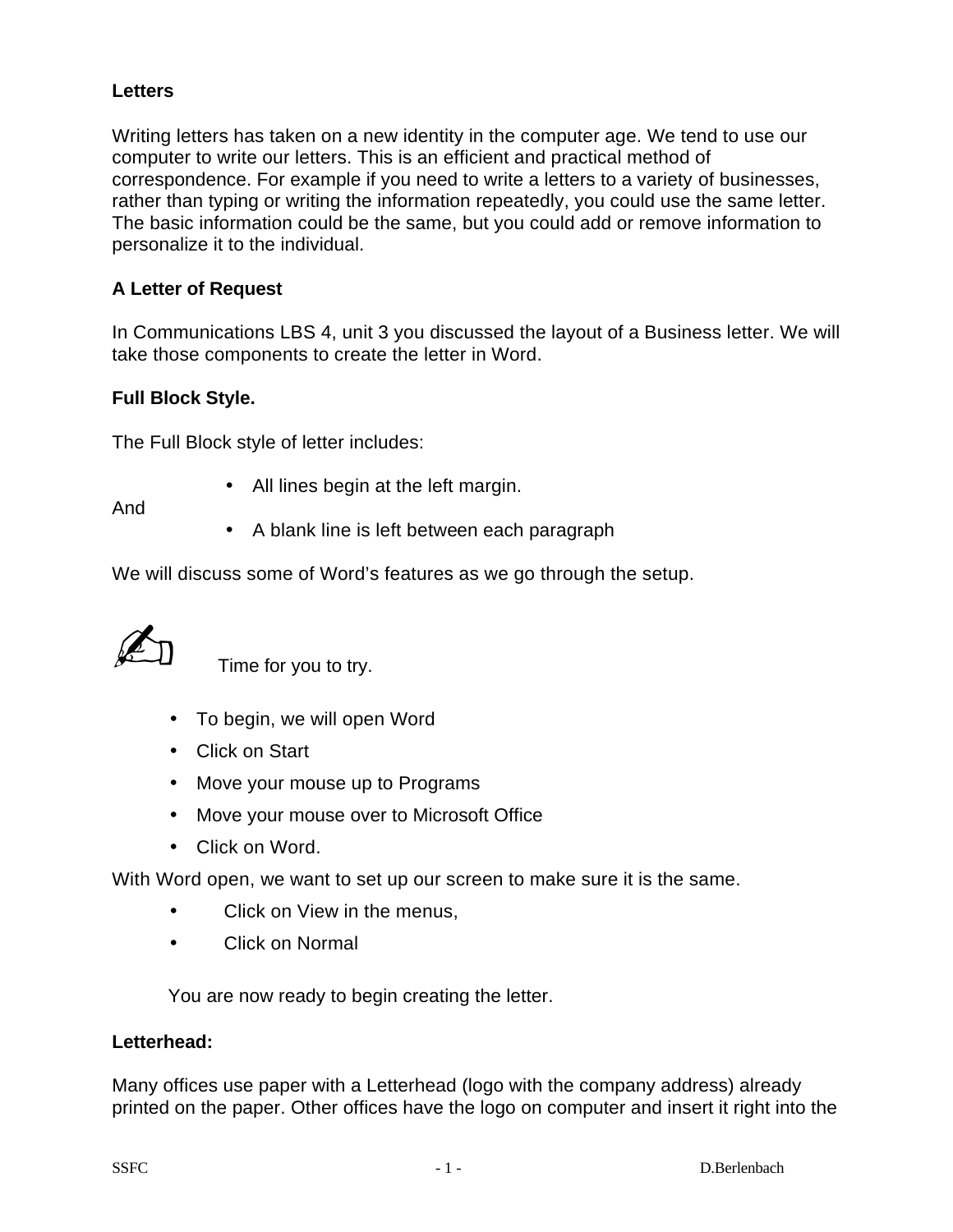document as they create it in Word. Either way, you need to compensate for the space the Letterhead takes up at the top of the page.

In the first illustration, you would need to measure for the space required for the letterhead. That means take a piece of the letterhead paper and measure the amount of space taken up by the letterhead. Allow at least  $\frac{1}{4}$ " to  $\frac{1}{2}$ " of blank space after the letterhead. Then you would set the TOP margin of the paper to allow this space.

In the second situation, where you would insert the logo from a file on disk, you would just have to position your cursor AFTER the logo and press enter once, then begin you letter.

In the first letter we will do, we are going to say that we have a piece of paper with a letterhead on it. That means we will set our top margin to accommodate the space for the letterhead. We will say the letterhead is 1 and  $\frac{1}{2}$  inches wide. So we will set our top margin to 2" to allow space for the letterhead.

The default margins on a Word document are 1" at the top and bottom, since the page is 11" long. To change margins, you would choose the Page Setup option under the File menu. Then make sure the Margins Tab is selected. Simply choose the size of margin that you would like.



Time for you to try.

- Click on File
- Click on Page Setup
- Click on the Margins Tab. A dialog box similar the example will appear:

| Margins Tab    | $ ?  \times$<br>Page Setup                                                     |
|----------------|--------------------------------------------------------------------------------|
|                | Paper Source<br>$M$ argins<br>Layout<br>Paper Size                             |
| Top and Bottom | Preview<br>>  ™<br>÷<br><u>Top:</u>                                            |
| <b>Margins</b> | 슬<br>Bottom:<br>1"                                                             |
|                | 슬<br>1.25"<br>Left:                                                            |
|                | 슬<br>Right:<br>1.25"                                                           |
|                | ÷<br>lo"<br>Gutter:                                                            |
|                | From edge <sup>®</sup>                                                         |
|                | 슬<br>0.49"<br>Header:                                                          |
|                | $\overline{\phantom{a}}$<br>Apply to:<br>This section<br>슬<br>0.49"<br>Footer: |
|                | Mirror margins                                                                 |
|                | Default<br>OK<br>Cancel                                                        |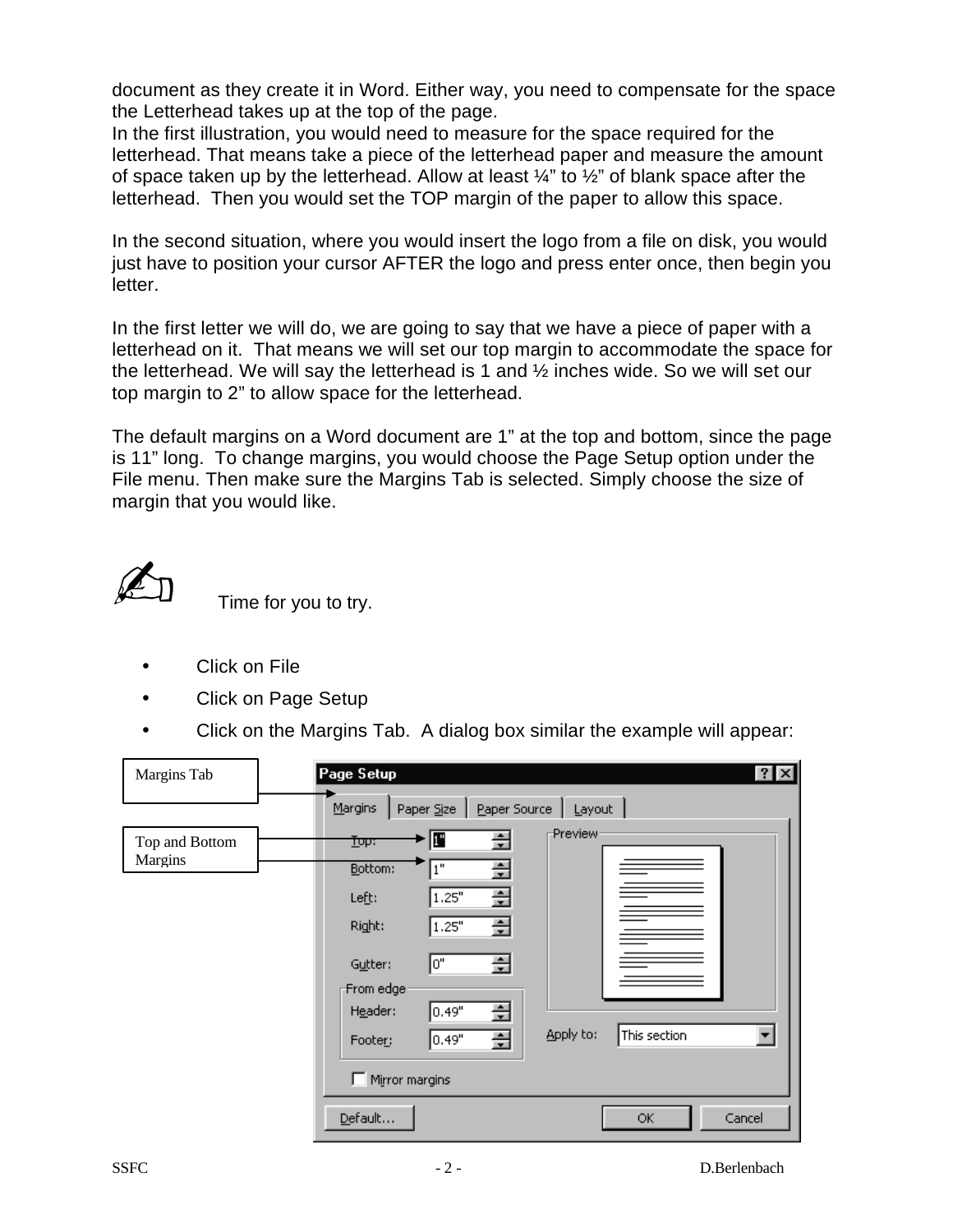- Notice that the 1" is highlighted in the Top Margin space.
- Simply type in **2**
- Click on **OK**
- You have changed the top margin to 2"

#### **Date**

After the letterhead, you would insert the date.



Time for you to try.

We now want to insert the date.

- Click on Insert from the Menus
- Click on Date and Time...



The following dialog box appears:

- Click on the third one in the list. Then click on the OK button. This inserts the current date.
- Press the enter key five times. This allows 4 blank lines between the date and the next amount of text.

#### **Inside Address:**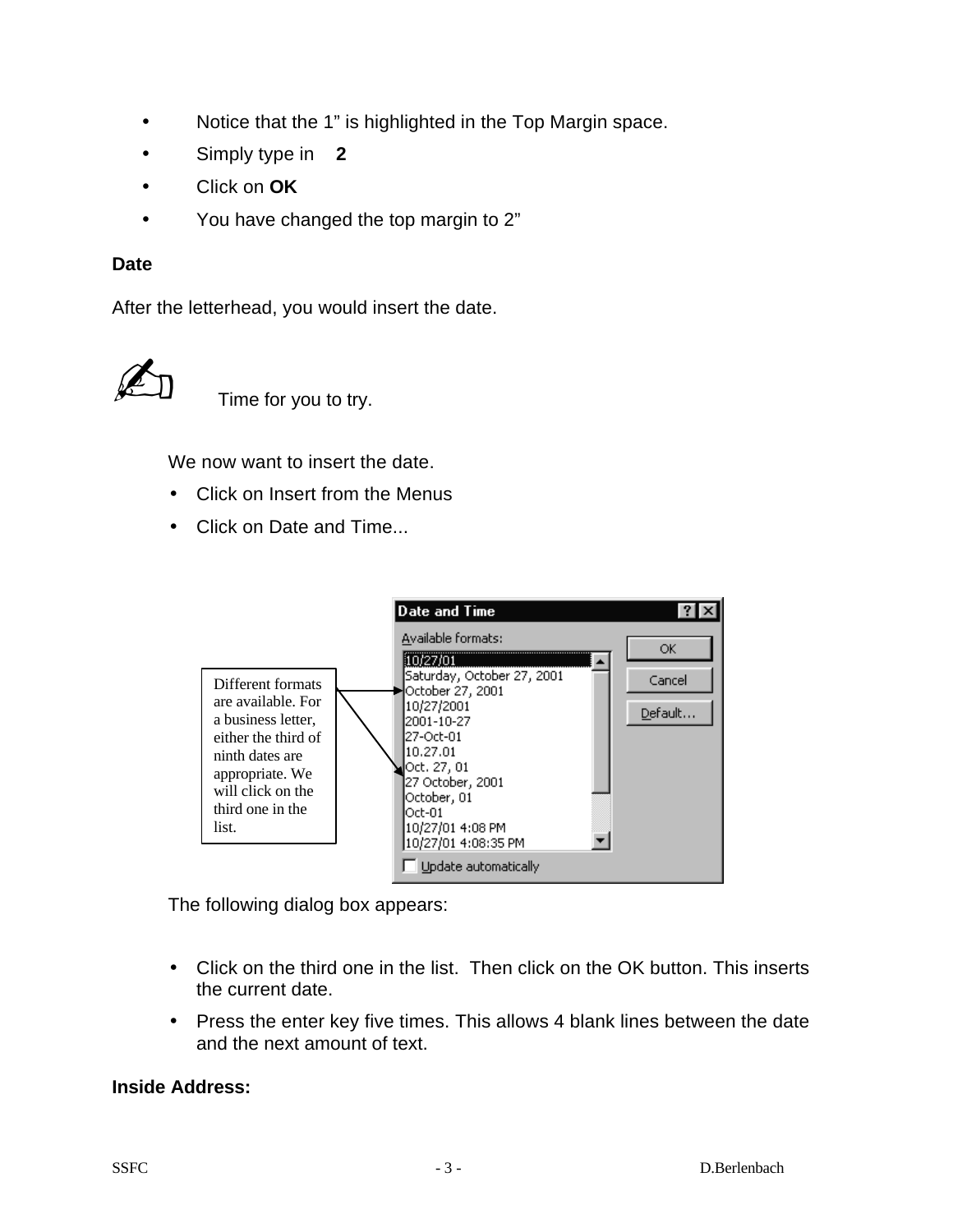The inside address should contain the complete address of the person you are writing to. Type it in without abbreviations.



Time for you to try.

We will type in the Inside address:

• Type in Mr. James Lily

Manager ABC Flower Company 798 Lansdowne Street East

Peterborough ON, K8M 3G9

• After the address, press Enter 3 times. Once to go to the next line and twice more to leave 2 blank lines.

## **Salutation or Letter Greeting**

This is where you would type in your "Dear ....". Please refer to the Communications exercises to see which titles are appropriate.

Time for you to try.

• Type in the salutation:

#### **Dear Mr. Lily:**

*(In a business letter, make sure you use a colon at the end of the line)*

• Press enter three times, (once to take you down to the next line and two more times to give you two blank lines between)

## **Subject Line**

This line is optional. If you use a subject line, you may omit the Salutation.

## **Body of the Letter**

The body of the letter is where you would type in the actual letter. You would use proper sentence and paragraph structure. You would NOT indent the first line of each paragraph. You would also leave a blank line between each paragraph.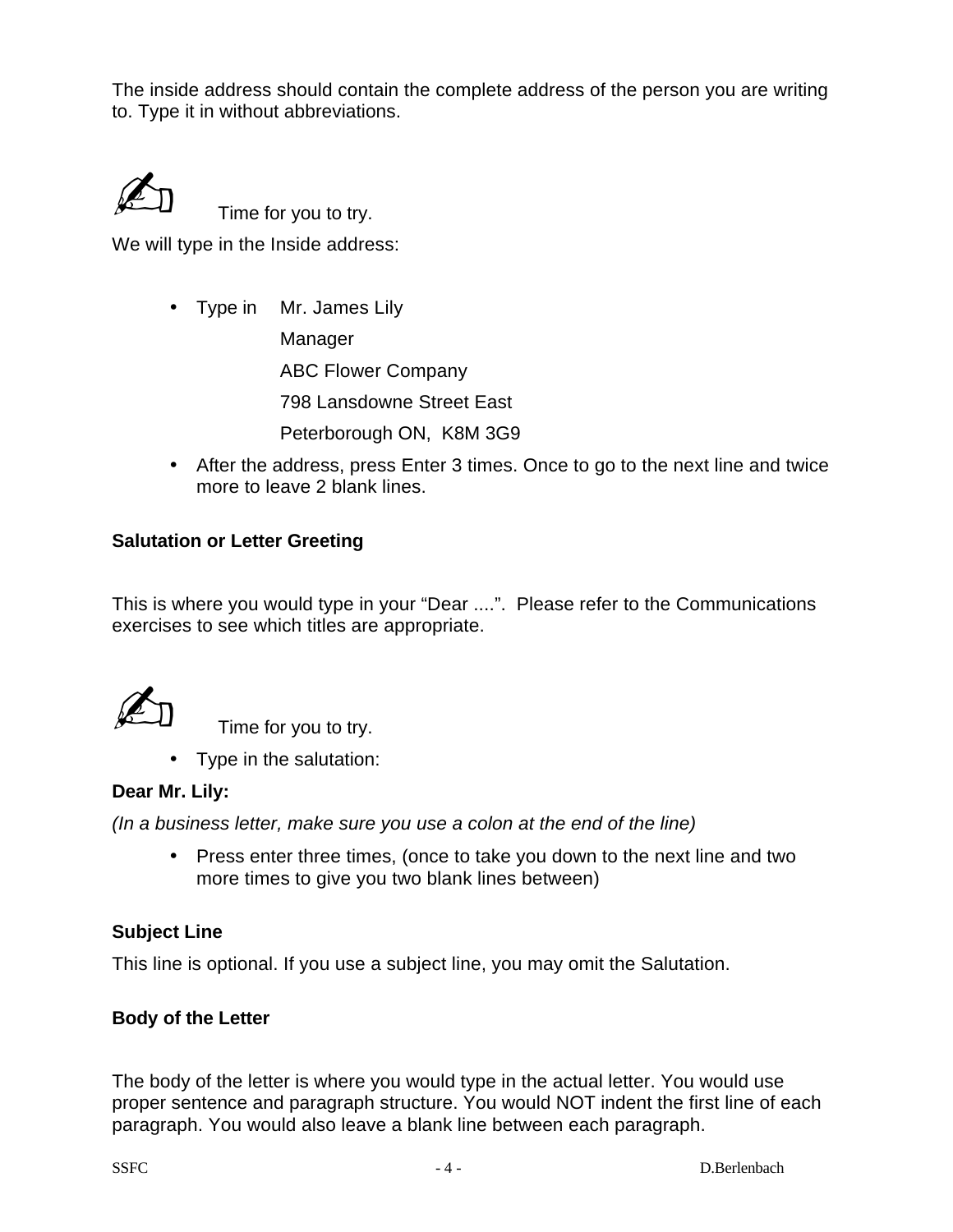The body of a letter of inquiry should follow a certain format. Each paragraph should contain the information in a structured form. Be sure to refer to the information given in your communications class. For this letter we will follow basic steps.

- 1. The first paragraph will contain the reason for writing. You can explain where or how you heard about the company.
- 2. The second paragraph will contain the details of the inquiry or request.
- 3. The third paragraph will contain the specific action you are requiring. Be sure to close the letter in a positive, polite and friendly manner.



Time for you to try.

In this letter we are writing to Mr. Lily requesting a quote for his company to come and decorate your offices. Following the steps above we will first explain the reason for our letter, then we will tell what we would like, finally we will ask him to send someone to give us a quote and some ideas.

• Now begin to type your letter. Type the text that follows.

**We have just opened our new Training offices on Parkhill Road in Peterborough. We have furnished the offices, but would now like to decorate them with some plants. We were told that your company would come and give us some ideas and quote us a price**

- Press Enter at the end of the paragraph, then press Enter one more time to give you a blank line. Now we will start the second paragraph.
- Type in the text that follows.

**We have three small administration offices and two main training classrooms. We would like plants, flowers, and dried flower arrangements to help give us a feeling of warmth and ambience. Our main colours are grey and burgundy. Hopefully that will give you some ideas to start.**

- Press enter at the end of the paragraph.
- Press enter once more to give you a blank line.
- Type in the final paragraph.

**Please call me at 771-1234 to set up a time for you to come and see the office. We would like this done as soon as possible. I look forward to hearing from you, as I have heard very positive comments on your work.**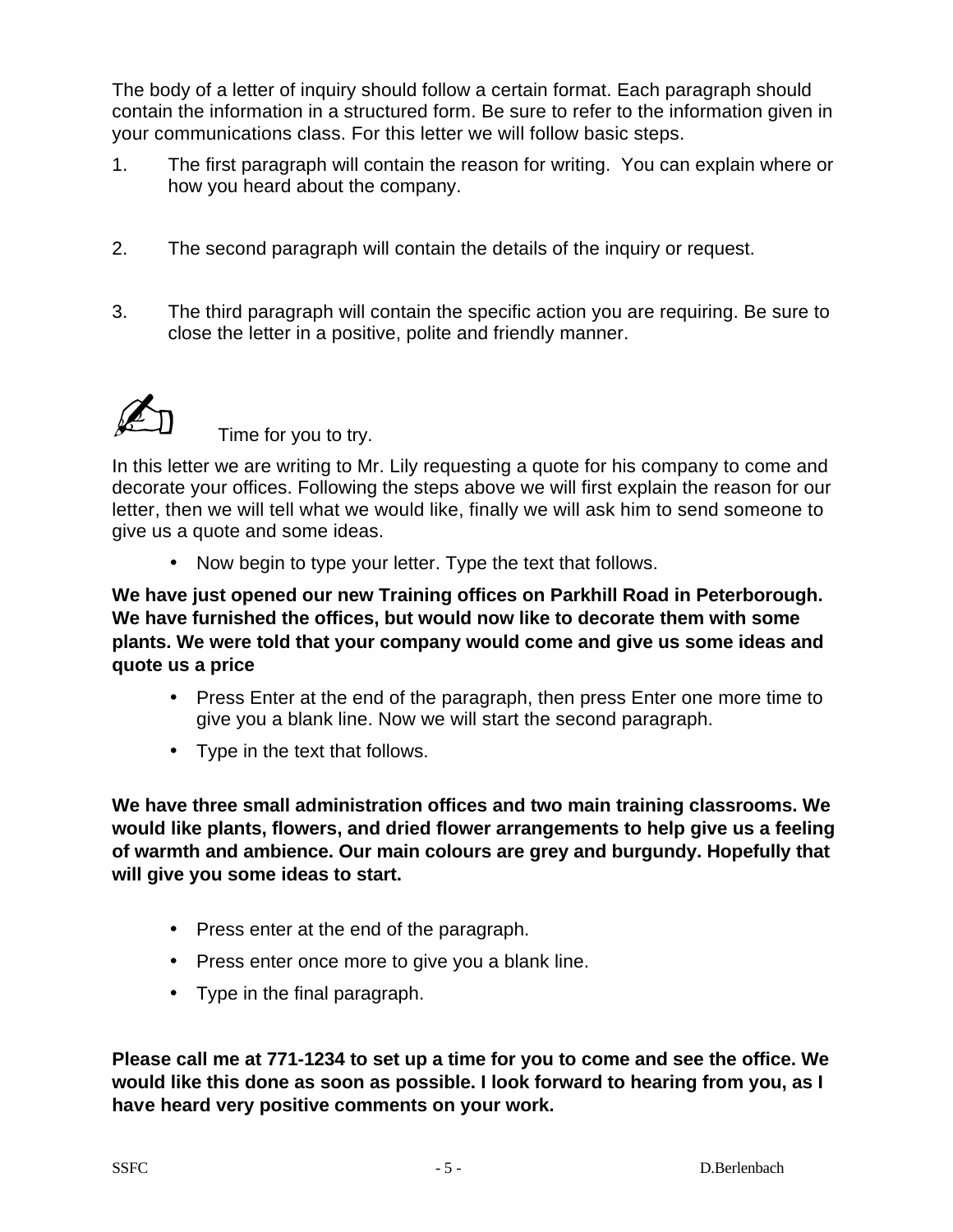- Press enter at the end of the paragraph.
- Press enter twice more to give you two blank lines between the body of the letter and the closing.

## **The Complimentary Closing**

The closing is lined up with the rest of the letter



Time for you to try.

• Type in the closing:

#### **Sincerely,**

Note the comma at the end of the closing.

## **The Signature**

In a business letter, you would leave space after the closing for a written signature and then you would type in the signature. After the typed signature, a title may be included. The title should be on the next line.

Time for you to try.

- Press Enter after the Sincerely,
- Press Enter 5 more times to leave 4 blank lines
- Type in the person's name. In this case we will use your name, typed in Full, properly capitalized.
- Press Enter
- Type in the title **Office Administrator**

#### **Reference Initials and Enclosure Notations**

If someone else is typing the letter for you, reference Initials should be included. Also, if you had included other documents, you would designate them as Enclosures. This would tell the person you had included an enclosure. Then if you forgot to include the enclosure the person would know you intended to include one.

All that you have to do now is check your document. Read it over for spelling or grammar mistakes. If you are satisfied, save it and print it. (Compare your document to the example at the end of this module.

**Finally**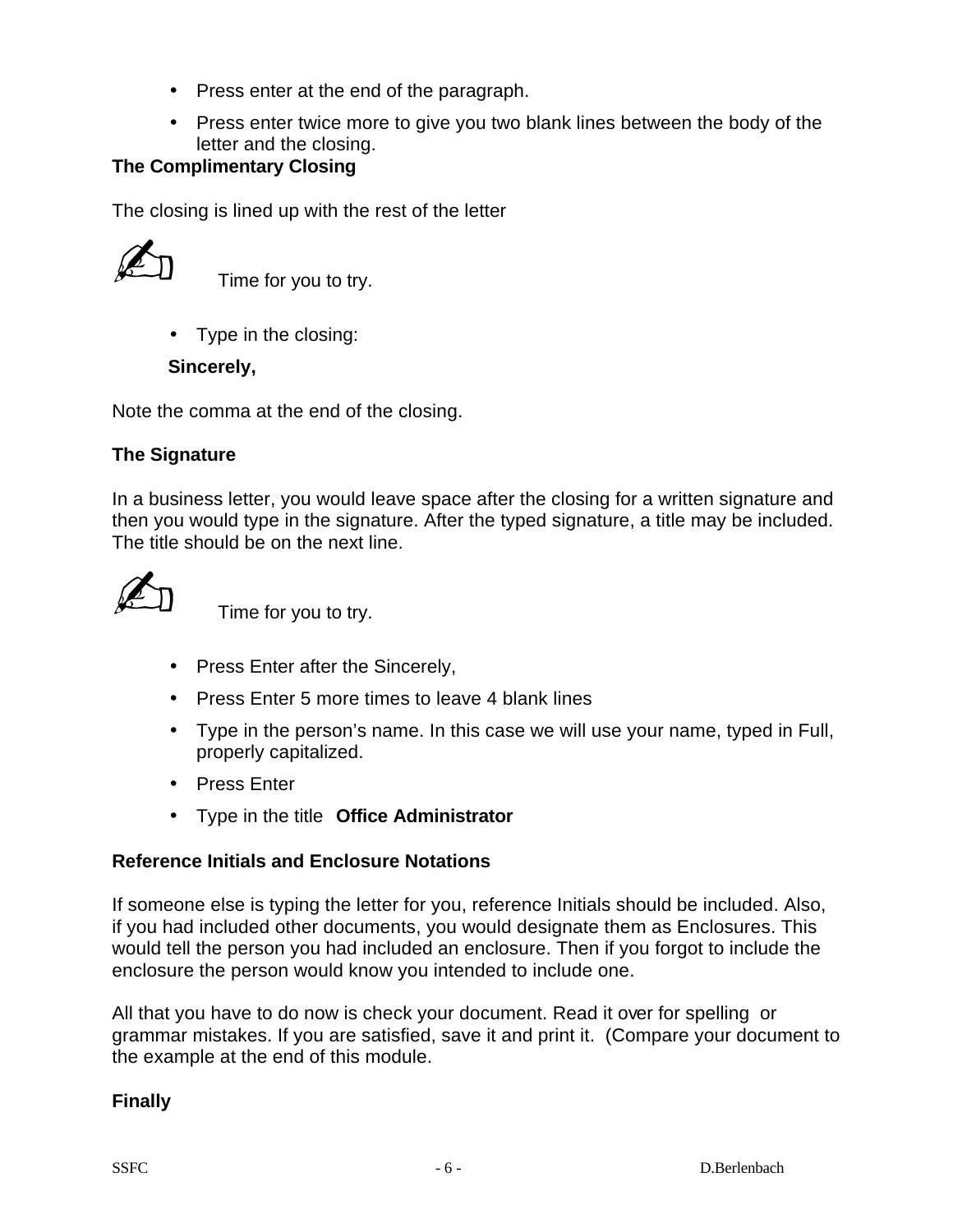It is important that you not only do a spell check on your letter but that you also proofread it. Read it through carefully to be sure that it sounds right. Then you should save it, and print it. Finally, even though your letter is done on the computer, you should always add the personal touch of signing your letter by hand.



# **Time for you to try - Final Project.**

In this project you will create a business letter asking a Member of Parliament for an anniversary acknowledgement for you parents. All of the elements are listed, but you need to perform the features explained in the lesson to set up the letter properly. You may also substitute the false information with real information by looking up your Member of Parliament's real name and address.

One more thing, we are not including a letterhead. So DO NOT leave margin space for it. Instead, put in the Return address at the top.

1. Return Address: 123 Apple Drive

Cobourg, ON K9A 1A1

- 2. Insert the current Date
- 3. Member of Parliament's address: Mr. Samuel Smooth, MPP 798 Rich Avenue

Peterborough, ON K9H 1S1

- 4. Salutation: Dear Mr. Smooth
- 5. Body of the letter:

Type in a letter with the three paragraphs using your own words. The paragraphs should include:

- 1. State that you are writing to request an acknowledgement of your parent's  $50<sup>th</sup>$  wedding anniversary.
- 2. Give all the details of the anniversary including the date of their anniversary, their full names and address. You may even want to tell him about the party you have planned and invite him.
- 3. Finally tell him that you would like him to send a plaque of card. Be sure to thank him for his time and that you appreciate him doing this for them.
- 4. Closing: Yours truly,
- 5. Signature: Type in your full name.
- 6. Check the spelling.
- 7. Save the letter as **Business Request letter Exercise**
- 8. Print the letter
- 9. Sign your name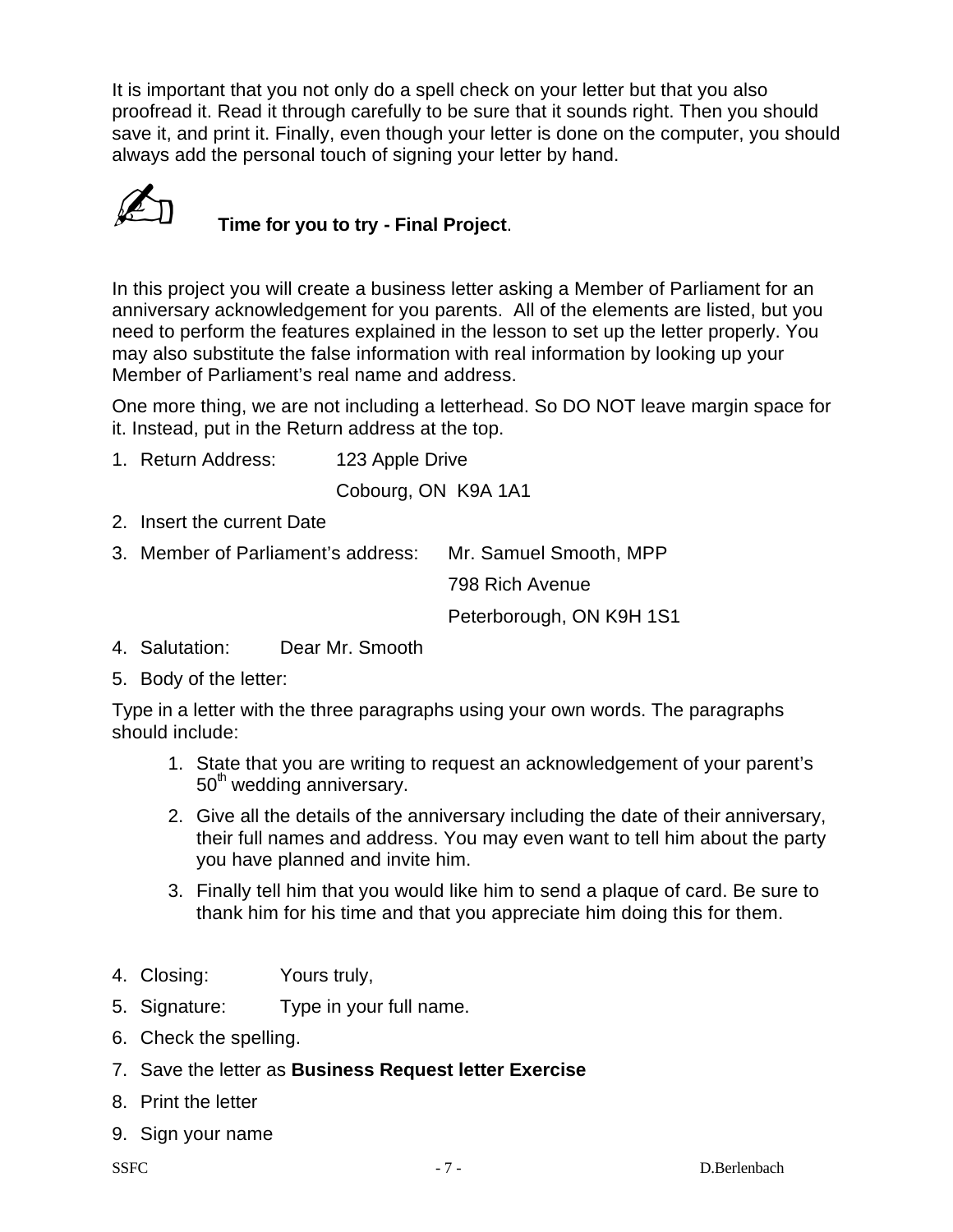10.Proof read the letter to make sure it is okay. Make any changes needed.

11.Hand in the letter as the final project

Good Luck! Congratulations!